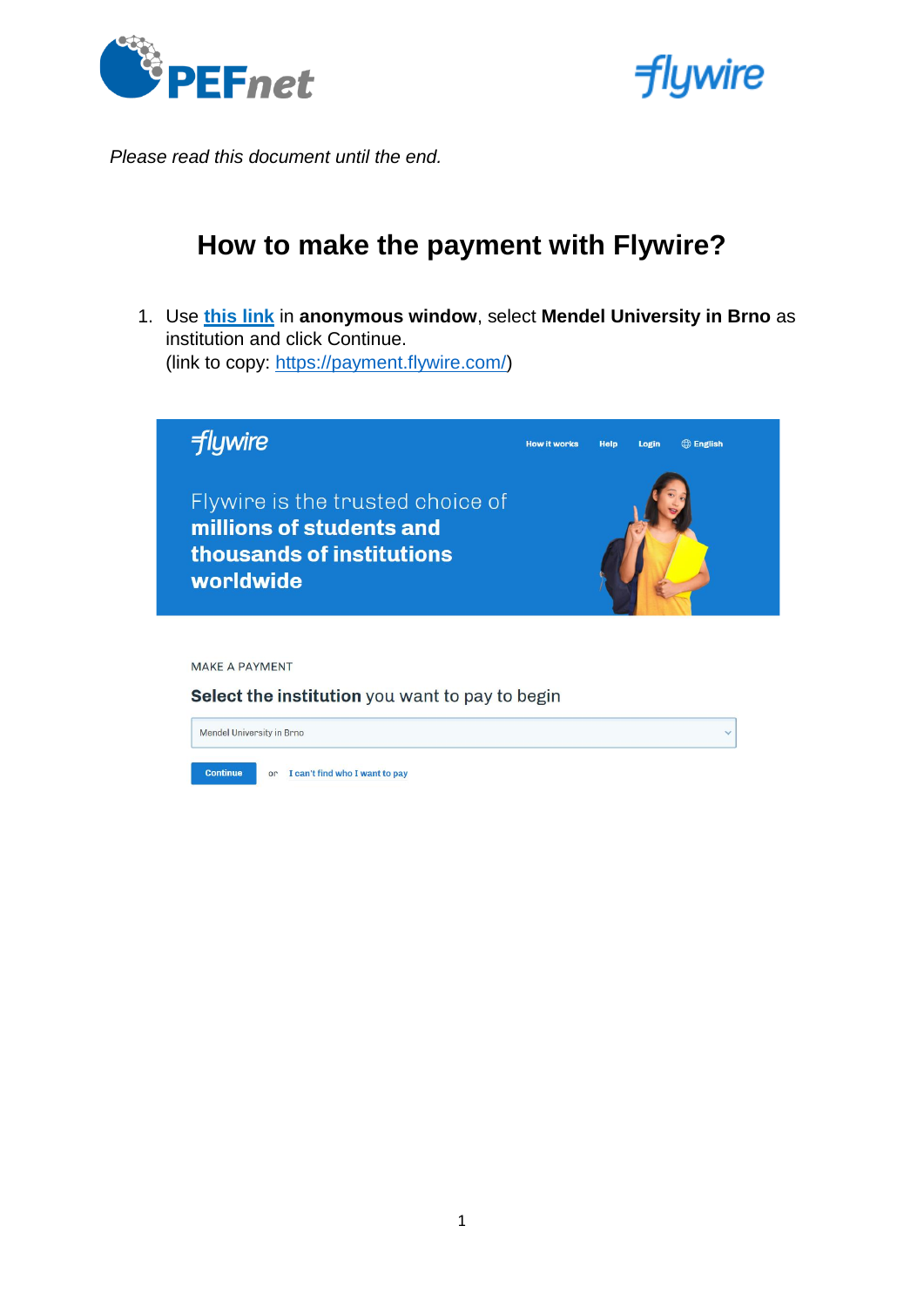



### 2. **Payment Info**:

Check if there is a logo of MENDELU on the top of the website.

Choose the **country of origin** of the payment.

And enter the **amount in Czech crowns** to the third row – **Participation fee**

The fee amount:

• **1250 CZK for personal onsite participation** *(the registration fee is free of charge for the students (both part-time and full-time) of FBE MENDELU)*

| <b>Mendel</b><br><b>University</b><br>tin Brno |                                                                                                               |               |                                                                                                                        | Contact<br>Help     | Log in<br><b><sup>⑤</sup></b> English $\sim$ |
|------------------------------------------------|---------------------------------------------------------------------------------------------------------------|---------------|------------------------------------------------------------------------------------------------------------------------|---------------------|----------------------------------------------|
| 1. Payment Info                                | 2. Payment method                                                                                             | 3. Payer Info | 4. Info for the receiver                                                                                               | 5. Review & Confirm | 6. Make payment                              |
|                                                |                                                                                                               |               | Your payment                                                                                                           |                     |                                              |
|                                                | The payment will come from                                                                                    |               |                                                                                                                        |                     |                                              |
|                                                | Country or region *<br>Slovakia                                                                               |               |                                                                                                                        | v                   |                                              |
|                                                | Mendel University in Brno receives<br>Leave fields blank where not applicable<br>Tuition Fees *<br>Kč<br>0,00 |               |                                                                                                                        |                     |                                              |
|                                                | Nostrification Fee *<br>Kč<br>0.00                                                                            |               |                                                                                                                        |                     |                                              |
|                                                | Participation Fees*<br>Kč<br>1.250,00                                                                         |               |                                                                                                                        |                     |                                              |
|                                                | Accommodation Deposit*<br>Kč<br>0,00                                                                          |               |                                                                                                                        |                     |                                              |
|                                                |                                                                                                               |               |                                                                                                                        | Total: Kč1.250,00   |                                              |
|                                                |                                                                                                               |               | Amount will be formatted in the destination currency, in this case Czech Korunas. i.e. 10.000,00 for ten thousand CZK. | NEXT $\rightarrow$  |                                              |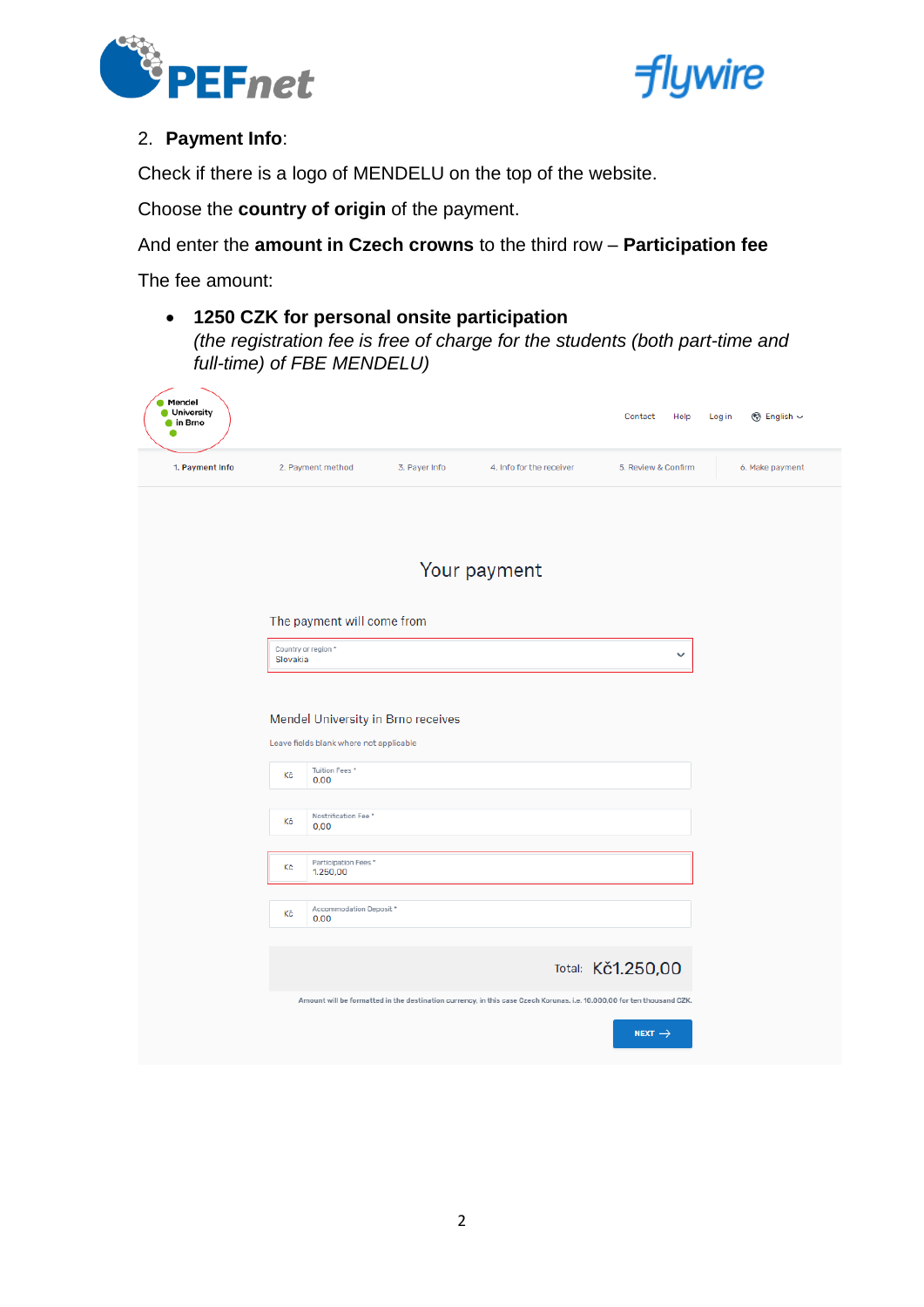



#### 3. **Payment method**:

Select your preferred payment method. Various methods are available according to the selected country. You will usually find there options including domestic bank transfer or Debit/Credit card payment.

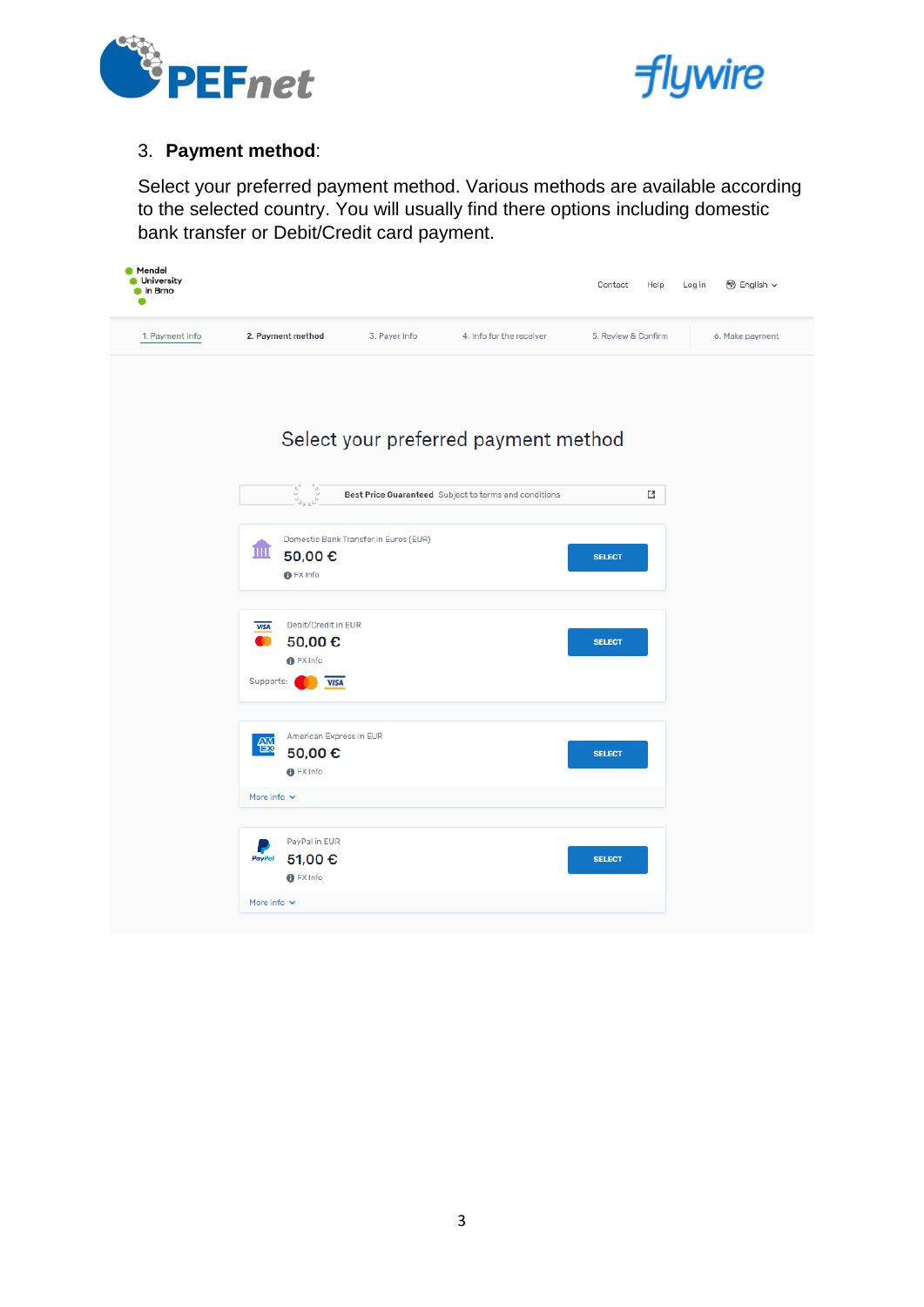



# 4. **Payer Info**: Enter mandatory information to initiate your payment.

| <b>Mendel</b><br><b>University</b><br>$\bullet$ in Brno                                        |                                                                                                                                                                                |               |                              | Contact<br>Help     | Log in $\circledR$ English $\sim$ |  |  |  |
|------------------------------------------------------------------------------------------------|--------------------------------------------------------------------------------------------------------------------------------------------------------------------------------|---------------|------------------------------|---------------------|-----------------------------------|--|--|--|
| 1. Payment Info                                                                                | 2. Payment method                                                                                                                                                              | 3. Payer Info | 4. Info for the receiver     | 5. Review & Confirm | 6. Make payment                   |  |  |  |
|                                                                                                | <b>Payer information</b>                                                                                                                                                       |               |                              |                     |                                   |  |  |  |
| <b>O</b> Please provide the details of the person whose card/bank account will be used to pay. |                                                                                                                                                                                |               |                              |                     |                                   |  |  |  |
|                                                                                                | (*) required field                                                                                                                                                             |               |                              |                     |                                   |  |  |  |
|                                                                                                | Email *<br>xmauderova@mendelu.cz                                                                                                                                               |               | First name*<br>Hana          |                     |                                   |  |  |  |
|                                                                                                |                                                                                                                                                                                |               | Family name*                 |                     |                                   |  |  |  |
|                                                                                                | Middle name                                                                                                                                                                    |               | Mauderová                    |                     |                                   |  |  |  |
|                                                                                                | Address 1*<br>Zemědelská 1                                                                                                                                                     |               | Address 2                    |                     |                                   |  |  |  |
|                                                                                                | City *<br><b>Brno</b>                                                                                                                                                          |               | State / Province / Region    |                     |                                   |  |  |  |
|                                                                                                | Zip code / Postal Code                                                                                                                                                         |               | $+421$ $\times$<br>123412341 | Phone number*       |                                   |  |  |  |
|                                                                                                | Receive text notifications on your payment<br>status                                                                                                                           |               |                              |                     |                                   |  |  |  |
|                                                                                                | I would like to receive emails from Flywire about future discounts, promotions and offers<br>I have read, understand, and agree to the Flywire Terms of Use and Privacy Policy |               |                              |                     |                                   |  |  |  |
|                                                                                                | ← PREVIOUS                                                                                                                                                                     |               |                              | NEXT $\rightarrow$  |                                   |  |  |  |